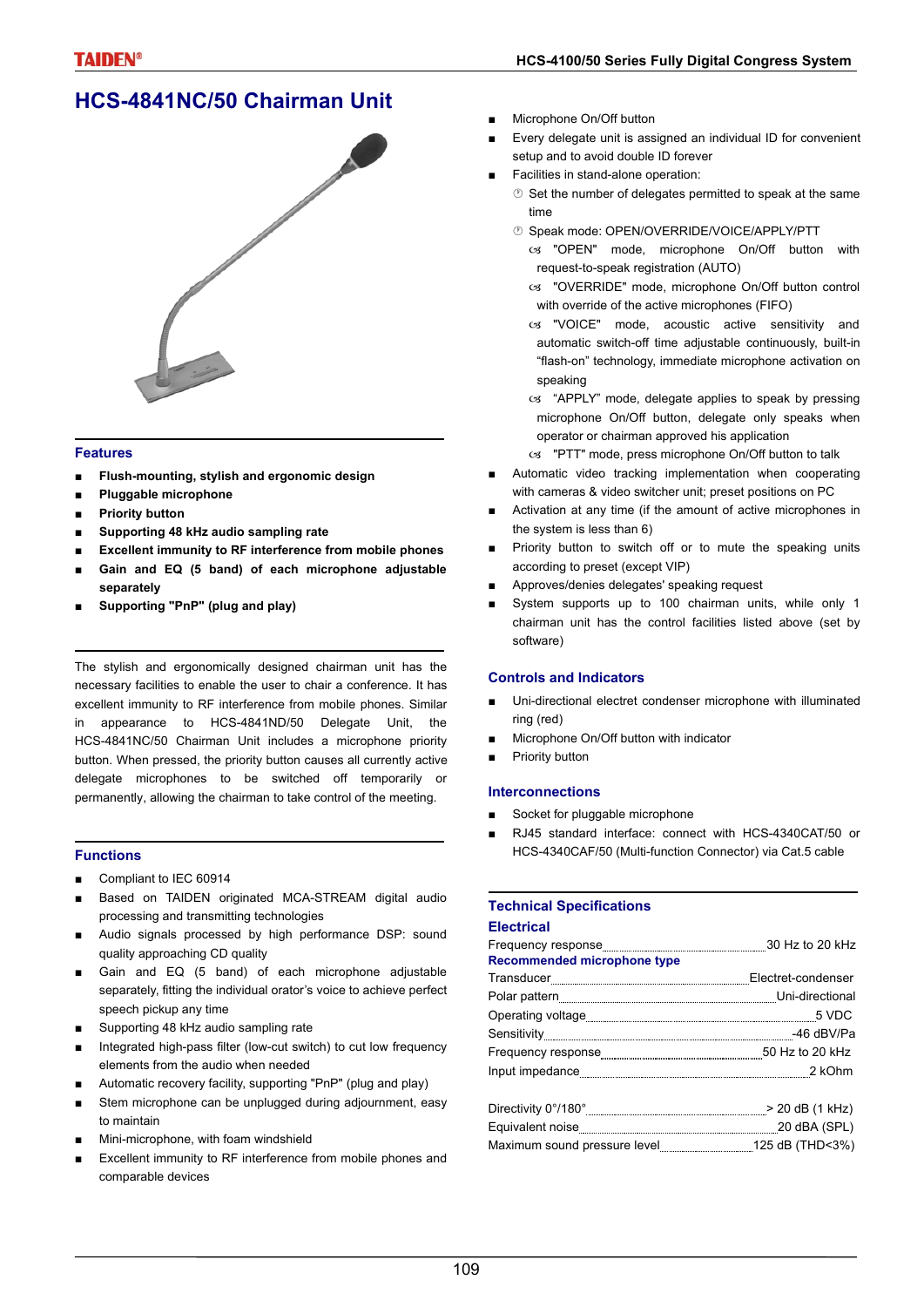### **Mechanical**

|                                                                           | Flush-mounting             |
|---------------------------------------------------------------------------|----------------------------|
| Dimensions (h x w x d) (w/o stem microphone) $83 \times 111 \times 41$ mm |                            |
|                                                                           |                            |
| Color                                                                     | Charcoal gray / Silver     |
| Stem length                                                               | 410 mm (standard version), |
|                                                                           | 240 mm, 330 mm, 470 mm     |

### **Ordering Information**

- HCS-4841NC\_S/50 Fully Digital Congress System Chairman Unit (flush-mounting, HCS-4340/50 needed, silver)
- HCS-4841NC\_G/50 Fully Digital Congress System Chairman Unit (flush-mounting, HCS-4340/50 needed, charcoal gray)